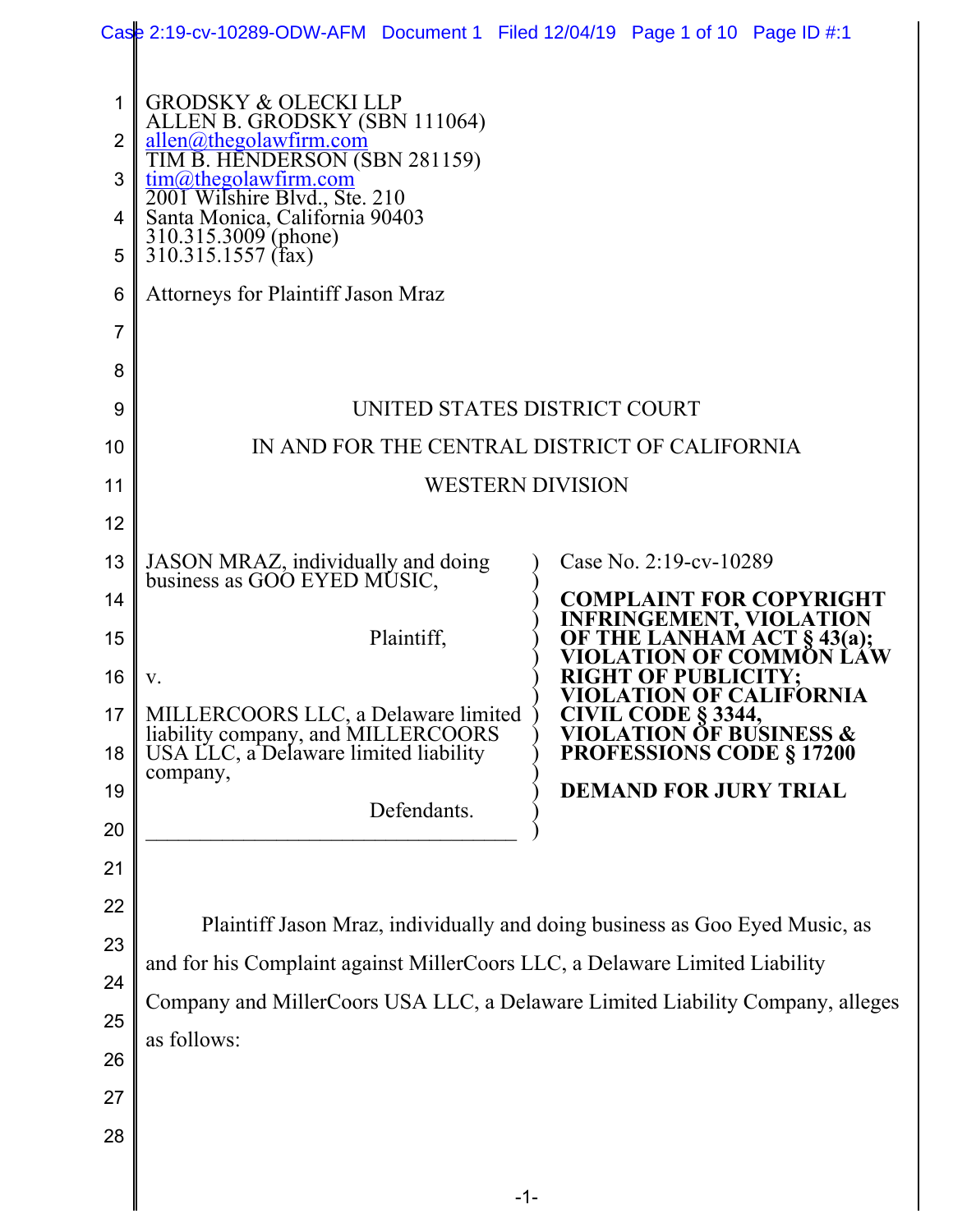1

#### **INTRODUCTION**

2 3 4 5 6 7 1. Plaintiff Jason Mraz is a Grammy award winning singer-songwriter and performer who authored the heartfelt love song I'M YOURS. Mraz's performance of I'M YOURS became an iconic worldwide hit that is one of the best-selling digital songs of all time in the United States, selling over 6 million downloads in the United States and 12.2 million downloads worldwide. I'M YOURS is also widely performed at weddings and anniversaries.

8 9 10 2. Due to the family friendly nature of the song, Mraz has never licensed the composition for use by alcohol companies or other adult-oriented products and would never do so.

11 12 13 14 15 16 3. Though it had no permission to do so and never even asked for such permission, Defendants MillerCoors LLC and MillerCoors USA LLC wrongfully misappropriated the composition as well as Mraz's voice and image, in an Instagram advertisement promoting Coors Light beer. Mraz brings this suit to recover the substantial damage caused by Defendants' unlawful use of his composition and his image.

17 18

**JURISDICTION AND VENUE**

19 20 4. This action arises under the copyright laws of the United States, specifically, 17 U.S.C. § 101 et seq., and the Lanham Act, 15 U.S.C. § 1125(a).

21 22 23 5. This Court therefore has subject matter jurisdiction over these claims as federal questions pursuant to 28 U.S.C. § 1331 and 28 U.S.C. §§ 1338(a) and (b), and supplemental jurisdiction pursuant to 28 U.S.C. § 1367.

24 25 6. Venue is proper in this Court pursuant to 28 U.S.C. § 1391(b)(2) and § 1400(a).

## 26 27

28

7. Mraz is a Grammy award winning singer-songwriter who resides in the

**THE PARTIES**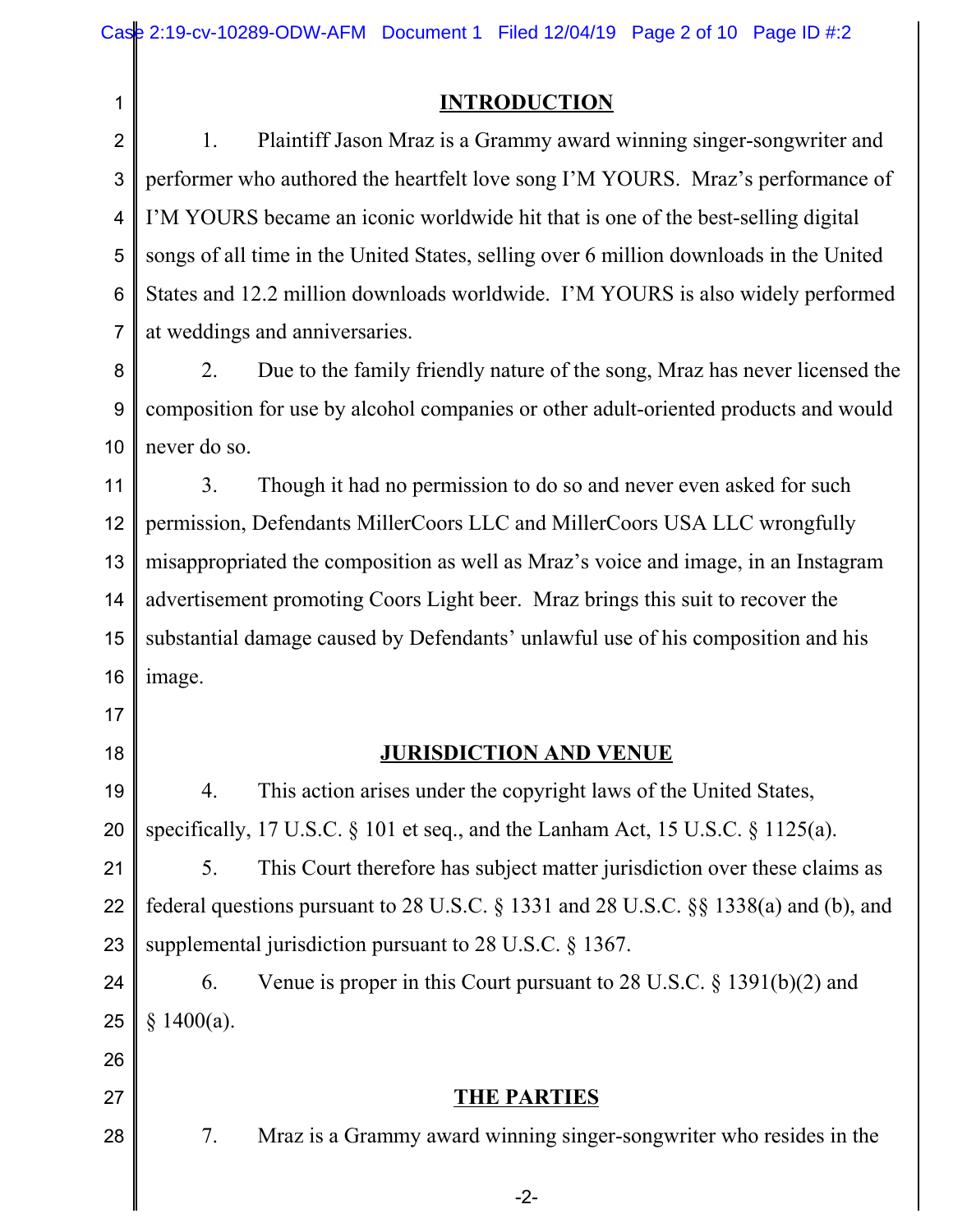State of California.

2 3 4 8. Plaintiff is informed and believes, and thereon alleges, that MillerCoors LLC is a Delaware Limited Liability Company with its principal places of business in Denver, Colorado and Chicago, Illinois.

5 6 7 9. Plaintiff is informed and believes, and thereon alleges, that MillerCoors USA LLC is a Delaware Limited Liability Company with its principal places of business in Denver, Colorado and Chicago, Illinois.

8 9

1

### **MRAZ'S COPYRIGHTED COMPOSITION**

10 11 12 10. In or around 2004, Mraz authored the musical composition I'M YOURS. I'M YOURS is original to Mraz and is copyrightable subject matter under United States law.

13 14 15 16 17 18 11. I'M YOURS was nominated for the Best Song Grammy Award in 2009. It has sold more than 10,000,000 units in the United States and was certified "Diamond." The song broke records by spending 76 weeks on Billboard's Hot 100 chart and it is the only track to reach No. 1 on each of the following four radio-based charts: Mainstream Top 40/Pop Songs, Adult Contemporary, Adult Top 40, and Triple A.

19 20 12. In or around 2008, Mraz registered I'M YOURS with the United States Copyright office and received registration no. PA0001679602.

21 22 23 24 25 13. Mraz is the owner of all right, title and interest in and to the foregoing copyright and, as such, possesses the exclusive right, among other things, to reproduce the musical composition in copies or phonorecords, to adapt the musical composition, to distribute copies or phonorecords of the musical composition, and to perform the musical composition publicly and to license others to do so.

26 27 28 14. At no time has Mraz authorized Defendants, or any of them, to reproduce, distribute, perform, create derivative works based on, or otherwise exploit all or any portion of I'M YOURS.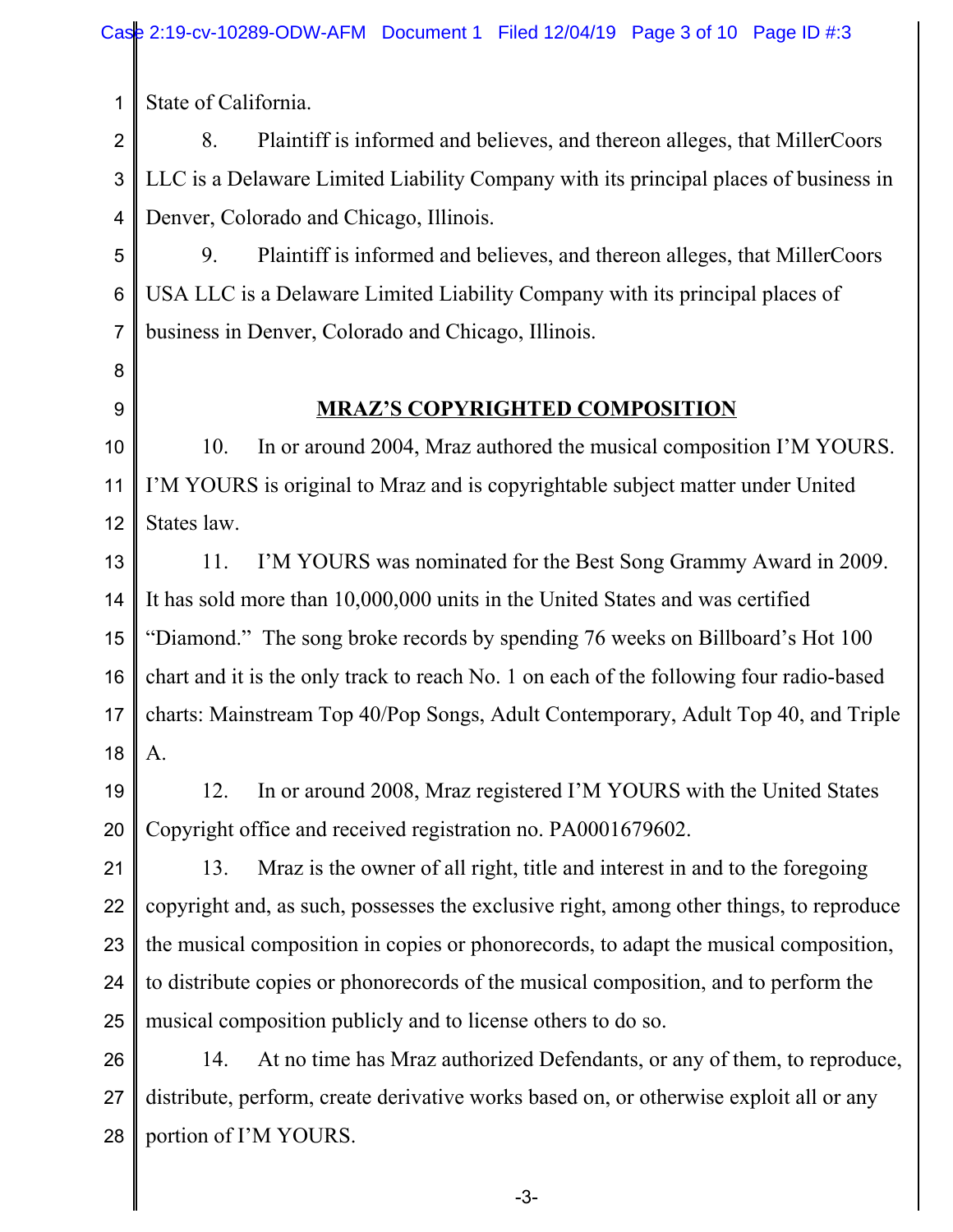|                | Case 2:19-cv-10289-ODW-AFM Document 1 Filed 12/04/19 Page 4 of 10 Page ID #:4          |  |  |  |  |  |
|----------------|----------------------------------------------------------------------------------------|--|--|--|--|--|
| 1              | THE INFRINGING ADVERTISEMENT                                                           |  |  |  |  |  |
| $\overline{2}$ | On or about May 4, 2019, Mraz performed at the BeachLife Festival<br>15.               |  |  |  |  |  |
| 3              | "Festival") in Redondo Beach, California. I'M YOURS was one of the songs               |  |  |  |  |  |
| $\overline{4}$ | performed by Mraz at the Festival.                                                     |  |  |  |  |  |
| 5              | Plaintiff is informed and believes, and thereon alleges, that in or around<br>16.      |  |  |  |  |  |
| $\,6$          | May 2019, Defendants posted or caused to be posted an Instagram advertisement for      |  |  |  |  |  |
| $\overline{7}$ | Coors Light beer (the "Infringing Advertisement"). The Infringing Advertisement        |  |  |  |  |  |
| 8              | contains approximately 13 seconds of a video recording of Mraz's performance of I'M    |  |  |  |  |  |
| $9\,$          | YOURS at the Festival, and also contains Mraz's image. Superimposed over portions      |  |  |  |  |  |
| 10             | of the Infringing Advertisement is a logo for Coors Light stating "Presented by Coors  |  |  |  |  |  |
| 11             | Light." During another portion of the Infringing Advertisement a can of Coors Light is |  |  |  |  |  |
| 12             | prominently displayed. The advertisement also states in the comments section below     |  |  |  |  |  |
| 13             | the video: "Kicking off summer with the World's Most Refreshing Beer at the Beach      |  |  |  |  |  |
| 14             | Life Festival."                                                                        |  |  |  |  |  |
| 15             | Defendants, even after being advised of the infringing use, failed to<br>17.           |  |  |  |  |  |
| 16             | acknowledge that they were required to obtain Mraz's permission and have never         |  |  |  |  |  |
| 17             | acknowledged the wrongfulness of the use.                                              |  |  |  |  |  |
| 18             |                                                                                        |  |  |  |  |  |
| 19             | <b>FIRST CLAIM FOR RELIEF</b>                                                          |  |  |  |  |  |
| 20             | <b>For Copyright Infringement</b>                                                      |  |  |  |  |  |
| 21             | [By Mraz against All Defendants]                                                       |  |  |  |  |  |
| 22             | Plaintiff incorporates by reference each and every allegation in<br>18.                |  |  |  |  |  |
| 23             | Paragraphs 1 through 17, inclusive.                                                    |  |  |  |  |  |
| 24             | Plaintiff is informed and believes, and thereon alleges, that Defendants,<br>19.       |  |  |  |  |  |
| 25             | and each of them, infringed Mraz's copyright in I'M YOURS, directly or indirectly,     |  |  |  |  |  |
| 26             | including by reproducing, distributing, altering, and publicly performing I'M YOURS    |  |  |  |  |  |
| 27             | without authorization, in violation of the Copyright Act, 17 U.S.C. §§ 106 and 501.    |  |  |  |  |  |
| 28             | Plaintiff is informed and believes, and thereon alleges, that Defendants'<br>20.       |  |  |  |  |  |
|                | -4-                                                                                    |  |  |  |  |  |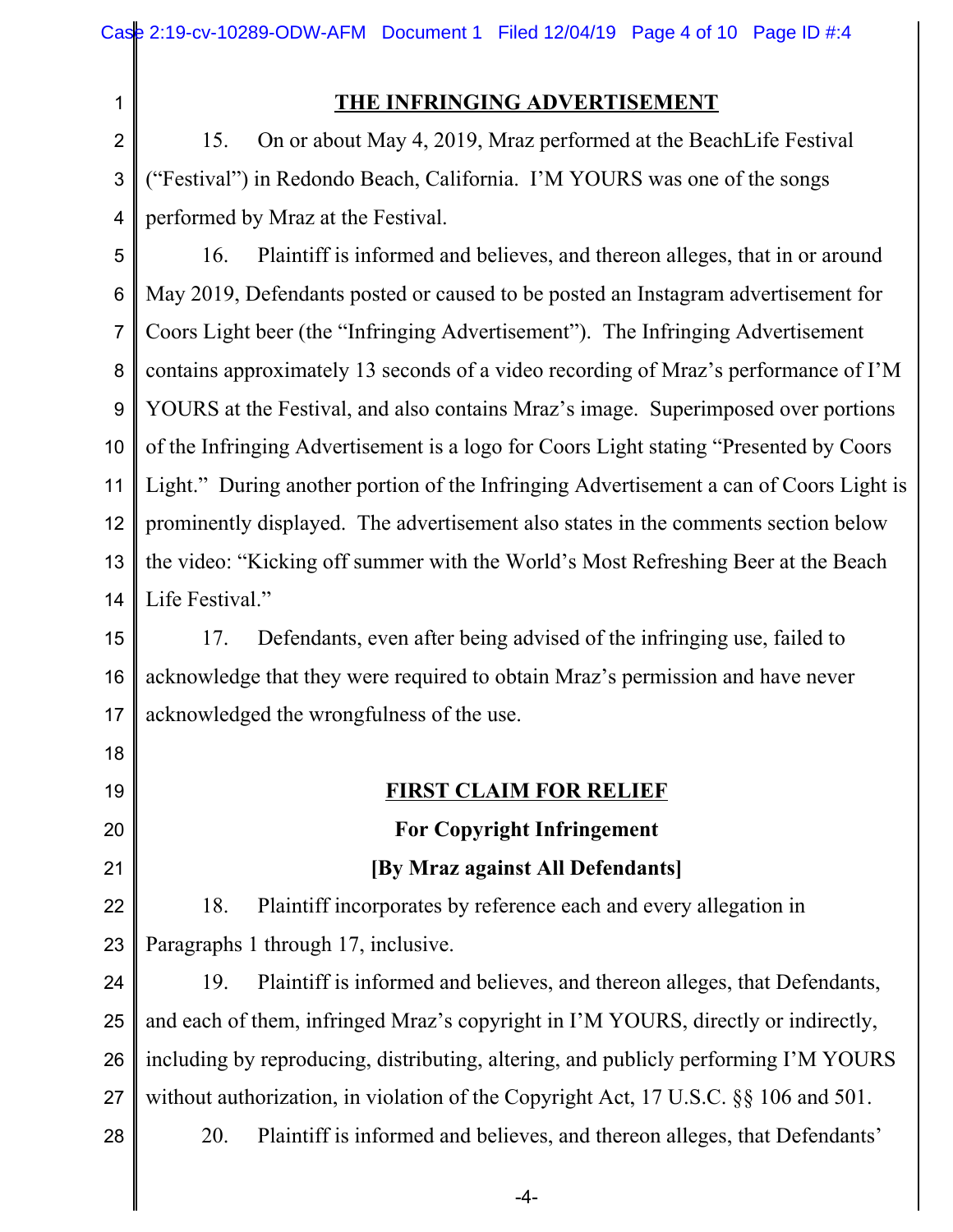1 2 acts of infringement are willful, in disregard of and with indifference to the rights of Mraz.

3 4 5 6 7 21. As a direct and proximate result of the infringement by Defendants, Mraz is entitled to damages and to Defendants' profits in amounts to be proven at trial. Alternatively, Mraz is entitled to maximum statutory damages of \$150,000 for each copyright infringed, or in such other amount as may be proper under 17 U.S.C.  $\S$ 504(c).

8 9 22. Mraz is further entitled to his attorney's fees and costs pursuant to 17 U.S.C. § 505.

10 11 12 13 14 15 16 23. As a result of Defendants' acts and conduct, Mraz has sustained and will continue to sustain substantial, immediate, and irreparable injury for which there is no adequate remedy at law. Mraz is informed and believes, and on that basis alleges, that unless enjoined and restrained by the Court, Defendants will continue to infringe Mraz's rights in I'M YOURS. Mraz is entitled to preliminary and permanent injunctive relief to restrain and enjoin Defendants' continuing infringing conduct.

- 17
- 18 19

### **SECOND CLAIM FOR RELIEF**

# **For Violation of the Lanham Act**

#### **[By Mraz Against All Defendants]**

20 21 24. Plaintiff incorporates by reference each and every allegation in Paragraphs 1 through 17, inclusive.

22 23 24 25 26 27 28 25. Plaintiff is informed and believes, and thereon alleges, that Defendants' use, and continuing use, in interstate commerce of Mraz's image in connection with Infringing Advertisement, constitutes a violation of 15 U.S.C. §1125(a), in that it creates a false designation of origin as to the goods and services advertised, distributed, offered, and provided by Defendants, which is likely to confuse, mislead, or deceive the consuming public and trade by creating the false impression that Defendants and their products were approved, sponsored, endorsed, guaranteed by,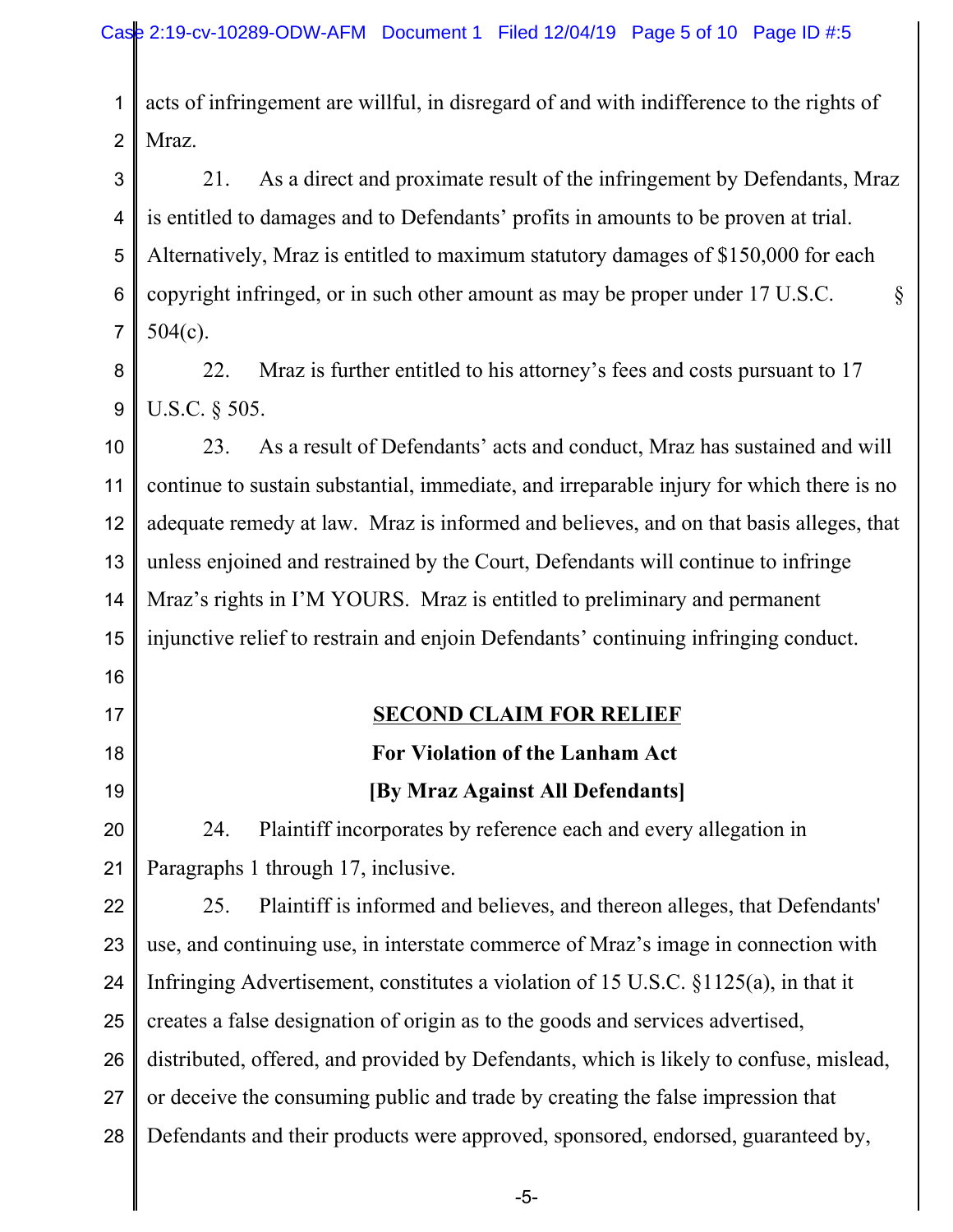| 1              | and/or are in some way affiliated with Mraz.                                             |  |  |
|----------------|------------------------------------------------------------------------------------------|--|--|
| $\overline{2}$ | Pursuant to 15 U.S.C. § 1117, Mraz is entitled to recovery of his general<br>26.         |  |  |
| 3              | and special damages, an accounting of and constructive trust to Defendants' profits      |  |  |
| 4              | resulting from the wrongful conduct herein alleged, additional damages in an amount      |  |  |
| 5              | not to exceed treble the amount of the foregoing, and injunctive relief preventing       |  |  |
| 6              | further violations of the Lanham Act by Defendants.                                      |  |  |
| $\overline{7}$ | This is an "exceptional" case within the meaning of Lanham Act $\S 35,15$<br>27.         |  |  |
| 8              | U.S.C. § 1117, and Plaintiff is, accordingly, entitled to recovery of Plaintiff's        |  |  |
| 9              | reasonable attorney's fees incurred herein.                                              |  |  |
| 10             | Plaintiff is informed and believes, and thereon alleges, that Defendants'<br>28.         |  |  |
| 11             | actions have been fraudulent, knowing, willful, and wanton, entitling Plaintiff to       |  |  |
| 12             | damages, treble damages, profits, attorney's fees, and the costs of this action.         |  |  |
| 13             |                                                                                          |  |  |
| 14             | <b>THIRD CLAIM FOR RELIEF</b>                                                            |  |  |
| 15             | For Violation of Common Law Right of Publicity                                           |  |  |
| 16             | [By Mraz Against All Defendants]                                                         |  |  |
| 17             | Plaintiff incorporates by reference each and every allegation in<br>29.                  |  |  |
| 18             | Paragraphs 1 through 17, inclusive.                                                      |  |  |
| 19             | Defendants used Mraz's image in the Infringing Video without Mraz's<br>30.               |  |  |
| 20             | permission.                                                                              |  |  |
| 21             | Plaintiff is informed and believes, and on thereon alleges, that Defendants<br>31.       |  |  |
| 22             | gained a commercial benefit by using Mraz's image and identity, and implying an          |  |  |
| 23             | association between Mraz, on the one hand, and Defendants and their products, on the     |  |  |
| 24             | other hand.                                                                              |  |  |
| 25             | By reason of the foregoing, Mraz has been injured in an amount not yet<br>32.            |  |  |
| 26             | fully ascertained, according to proof at trial. In addition, as a result of Defendants'  |  |  |
| 27             | violations of the common law right of publicity, Plaintiffs have suffered, and continue  |  |  |
| 28             | to suffer, irreparable harm, and Plaintiffs' have no adequate remedy at law with respect |  |  |

 $\parallel$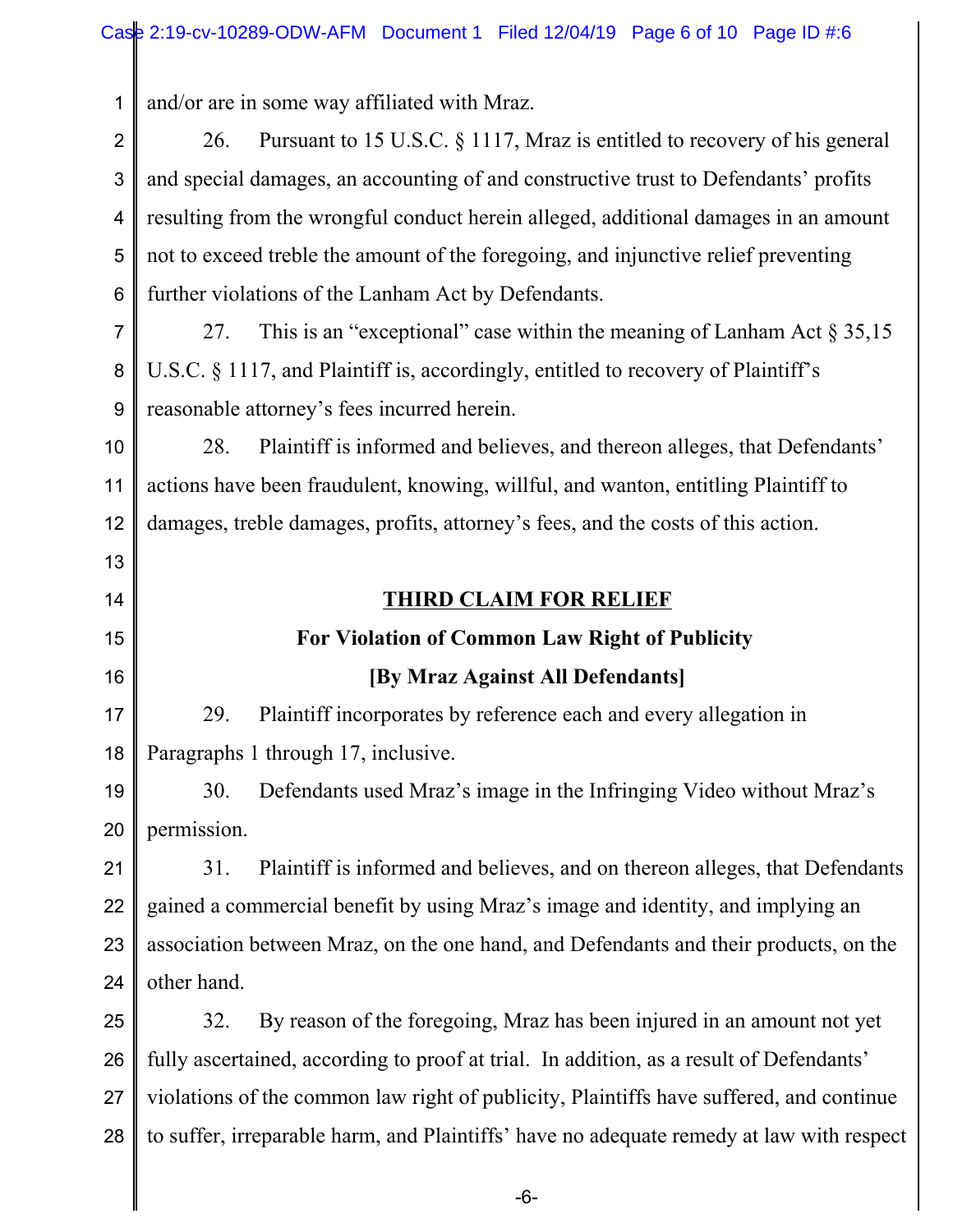1 to this injury.

2 3 4 33. Plaintiff is informed and believes, and thereon alleges, that Defendants' actions have been fraudulent, knowing, willful, and wanton, entitling Plaintiff to damages, treble damages, profits, attorney's fees, and the costs of this action.

## **FOURTH CLAIM FOR RELIEF**

# **For Violation of California Civil Code § 3344 [By Mraz Against All Defendants]**

9 10 34. Plaintiff incorporates by reference each and every allegation in Paragraphs 1 through 17, inclusive.

11 12 13 35. Plaintiff is informed and believes, and thereon alleges, that Defendants have knowingly used Mraz's image to advertise or sell products offered by Defendants.

14

5

6

7

8

36. Defendants did not have Mraz's permission to use Mraz's image.

15 16 17 18 37. Defendants' use of Mraz's image were directly connected to Defendants' commercial activities and the advertisements of same, as to constitute use for the purpose of advertising, selling or soliciting purchases of product, merchandise, goods or services of Defendants.

19 20 21 22 23 38. Mraz has been damaged and will continue to be damaged by Defendants' unauthorized use of Mraz's image in an amount according to proof, including statutory damages under California Civil Code § 3344, or Mraz's actual damages, whichever are greater, plus Mraz's profits from Defendants' unauthorized use of Mraz's voice and image.

24 25 26 39. Plaintiff is informed and believes, and thereon alleges, that Defendants' actions have been fraudulent, knowing, willful, and wanton, entitling Plaintiff to damages, treble damages, profits, attorney's fees, and the costs of this action.

27 28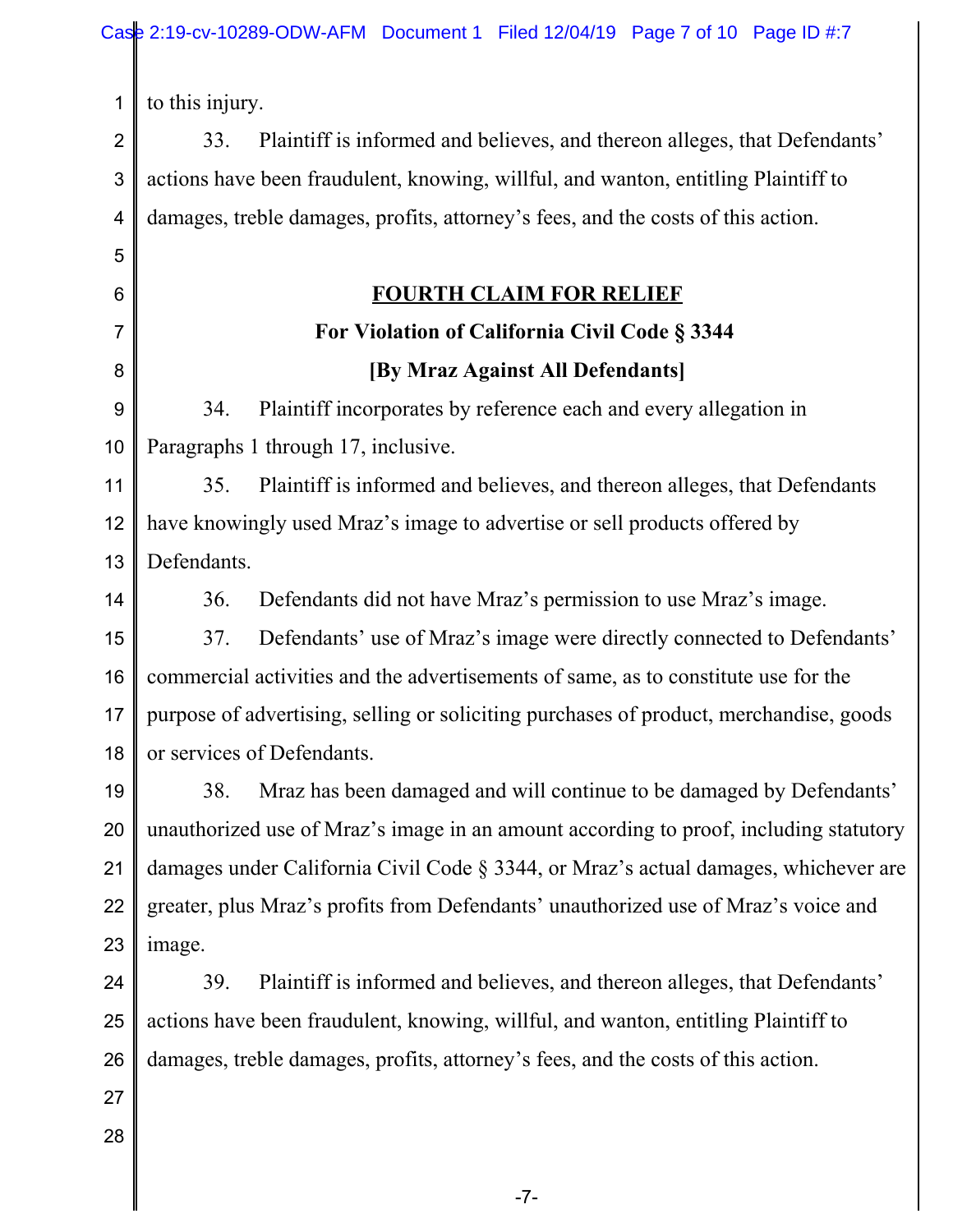|    | Case 2:19-cv-10289-ODW-AFM Document 1 Filed 12/04/19 Page 8 of 10 Page ID #:8            |  |  |  |  |  |
|----|------------------------------------------------------------------------------------------|--|--|--|--|--|
| 1  | <b>FIFTH CLAIM FOR RELIEF</b>                                                            |  |  |  |  |  |
| 2  | For Violation of California Business & Professions Code § 17200                          |  |  |  |  |  |
| 3  | [By Mraz Against All Defendants]                                                         |  |  |  |  |  |
| 4  | Plaintiff incorporates by reference each and every allegation in<br>40.                  |  |  |  |  |  |
| 5  | Paragraphs 1 through 17, inclusive.                                                      |  |  |  |  |  |
| 6  | 41.<br>Defendants' conduct, as described above, is an unlawful, unfair and               |  |  |  |  |  |
| 7  | deceptive business practice within the meaning of California Business and Professions    |  |  |  |  |  |
| 8  | Code section 17200, et seq.                                                              |  |  |  |  |  |
| 9  | Plaintiff is entitled to injunctive and restitutionary relief.<br>42.                    |  |  |  |  |  |
| 10 |                                                                                          |  |  |  |  |  |
| 11 | WHEREFORE Plaintiff prays for relief as follows:                                         |  |  |  |  |  |
| 12 | 1.<br>For Defendants' profits and for damages in such amount as may be                   |  |  |  |  |  |
| 13 | determined; alternatively, for maximum statutory damages in the amount of \$150,000      |  |  |  |  |  |
| 14 | per infringement pursuant to 17 U.S.C. $\S$ 504(c);                                      |  |  |  |  |  |
| 15 | For Defendants' profits and for damages according to proof pursuant to<br>2.             |  |  |  |  |  |
| 16 | 15 U.S.C. § 1125(a);                                                                     |  |  |  |  |  |
| 17 | 3. For statutory damages under California Civil Code § 3344, or Mraz's                   |  |  |  |  |  |
| 18 | actual damages, whichever are greater, plus Mraz's profits from Defendants'              |  |  |  |  |  |
| 19 | unauthorized use of Mraz's image;                                                        |  |  |  |  |  |
| 20 | For restitution under California Business & Professions Code § 17200;<br>4.              |  |  |  |  |  |
| 21 | For a preliminary and permanent injunction restraining Defendants, its<br>5.             |  |  |  |  |  |
| 22 | agents, servants, employees, and all other persons acting in concert or in participation |  |  |  |  |  |
| 23 | with them from continued infringement of I'M YOURS and from use of Mraz's                |  |  |  |  |  |
| 24 | image;                                                                                   |  |  |  |  |  |
| 25 | For attorney's fees;<br>6.                                                               |  |  |  |  |  |
| 26 | For costs of suit incurred herein; and<br>7.                                             |  |  |  |  |  |
| 27 | 8.<br>For all other and further relief that the Court deems just and proper.             |  |  |  |  |  |
| 28 |                                                                                          |  |  |  |  |  |
|    | $-8-$                                                                                    |  |  |  |  |  |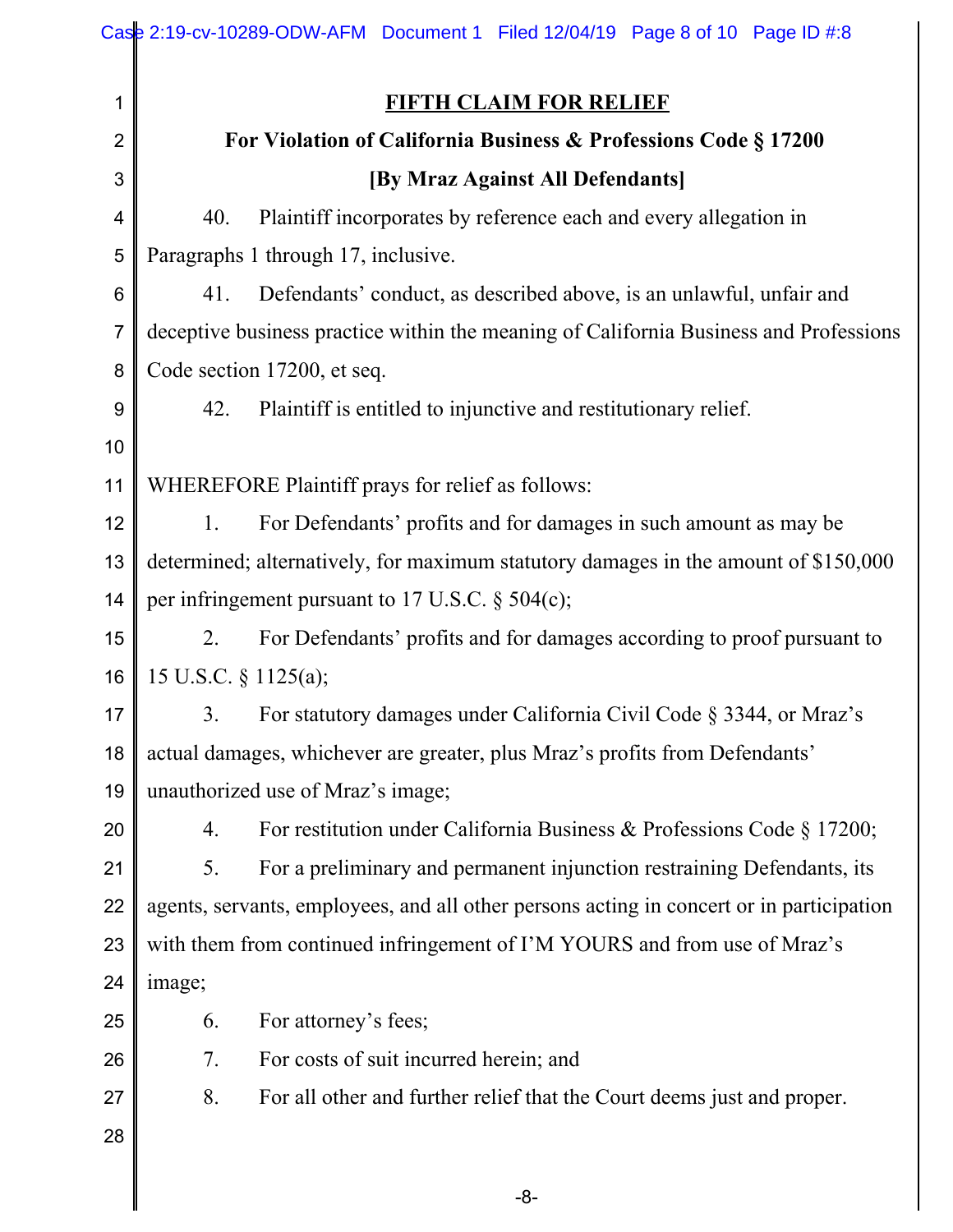|                  | Case 2:19-cv-10289-ODW-AFM Document 1 Filed 12/04/19 Page 9 of 10 Page ID #:9 |                                      |                                             |  |
|------------------|-------------------------------------------------------------------------------|--------------------------------------|---------------------------------------------|--|
|                  |                                                                               |                                      |                                             |  |
| $\mathbf 1$      | Dated: December 4, 2019                                                       |                                      | GRODSKY & OLECKI LLP                        |  |
| $\overline{2}$   |                                                                               | Allen B. Grodsky<br>Tim B. Henderson |                                             |  |
| 3                |                                                                               |                                      |                                             |  |
| 4<br>5           |                                                                               |                                      | By /s/ Tim B. Henderson<br>Tim B. Henderson |  |
| $6\phantom{1}6$  |                                                                               |                                      | Attorneys for Plaintiff Jason Mraz          |  |
| $\overline{7}$   |                                                                               |                                      |                                             |  |
| 8                |                                                                               |                                      |                                             |  |
| $\boldsymbol{9}$ |                                                                               |                                      |                                             |  |
| $10$             |                                                                               |                                      |                                             |  |
| 11               |                                                                               |                                      |                                             |  |
| 12               |                                                                               |                                      |                                             |  |
| 13               |                                                                               |                                      |                                             |  |
| 14               |                                                                               |                                      |                                             |  |
| 15               |                                                                               |                                      |                                             |  |
| 16               |                                                                               |                                      |                                             |  |
| 17               |                                                                               |                                      |                                             |  |
| 18               |                                                                               |                                      |                                             |  |
| 19               |                                                                               |                                      |                                             |  |
| 20               |                                                                               |                                      |                                             |  |
| 21               |                                                                               |                                      |                                             |  |
| 22               |                                                                               |                                      |                                             |  |
| 23               |                                                                               |                                      |                                             |  |
| 24               |                                                                               |                                      |                                             |  |
| 25               |                                                                               |                                      |                                             |  |
| 26               |                                                                               |                                      |                                             |  |
| 27               |                                                                               |                                      |                                             |  |
| 28               |                                                                               |                                      |                                             |  |
|                  |                                                                               | $-9-$                                |                                             |  |